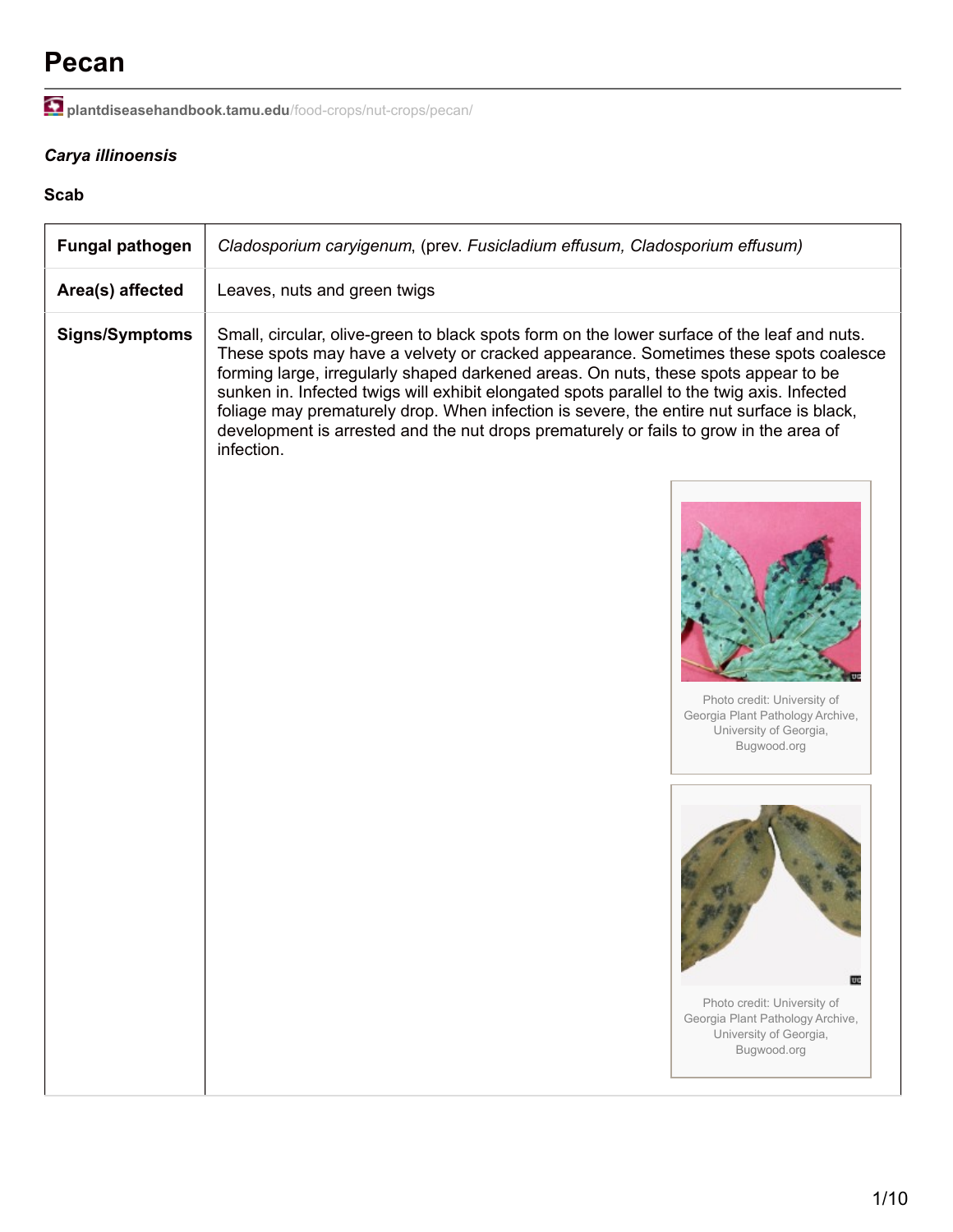| For more<br>information | http://pecankernel.tamu.edu/diseases/#scab                                                                                                                                                               |
|-------------------------|----------------------------------------------------------------------------------------------------------------------------------------------------------------------------------------------------------|
|                         | Teviotdale, Beth L., Themistocles John. Michailides, and Jay William. Pscheidt.<br>Compendium of Nut Crop Diseases in Temperate Zones. St. Paul, MN: American<br>Phytopathological Society, 2002. Print. |

# **Brown Leaf Spot**

| <b>Fungal pathogen</b>  | Sirosporium diffusum, (syn. Cercospora fusca)                                                                                                                                                                                                           |
|-------------------------|---------------------------------------------------------------------------------------------------------------------------------------------------------------------------------------------------------------------------------------------------------|
| Area(s) affected        | Leaves                                                                                                                                                                                                                                                  |
| <b>Signs/Symptoms</b>   | Circular, reddish brown spots form on the upper and lower leaf surface. Older spots will<br>turn gray and concentric circles will form within the spot. If the disease is not controlled the<br>tree will lose its leaves.                              |
| For more<br>information | http://pecankernel.tamu.edu/diseases/#brown<br>Teviotdale, Beth L., Themistocles John. Michailides, and Jay William. Pscheidt.<br>Compendium of Nut Crop Diseases in Temperate Zones. St. Paul, MN: American<br>Phytopathological Society, 2002. Print. |

### **Vein Spot**

| <b>Fungal pathogen</b>  | Gnomonia nerviseda                                                                                                                                                                                                                                                              |
|-------------------------|---------------------------------------------------------------------------------------------------------------------------------------------------------------------------------------------------------------------------------------------------------------------------------|
| Area(s) affected        | Leaves                                                                                                                                                                                                                                                                          |
| <b>Signs/Symptoms</b>   | Smooth, dark brown to black spots form on the vascular structures of the leaf which<br>include: veins, midribs, petioles, and rachises. In the sun, these spots appear greasy or<br>shiny. Premature defoliation will occur. This infection often resembles pecan scab lesions. |
| For more<br>information | http://pecankernel.tamu.edu/diseases/#vein<br>Teviotdale, Beth L., Themistocles John. Michailides, and Jay William. Pscheidt.<br>Compendium of Nut Crop Diseases in Temperate Zones. St. Paul, MN: American<br>Phytopathological Society, 2002. Print.                          |

### **Leaf Blotch**

| <b>Fungal pathogen</b> | Mycosphaerella dendroides                                                                                                                                                                                               |
|------------------------|-------------------------------------------------------------------------------------------------------------------------------------------------------------------------------------------------------------------------|
| Area(s) affected       | _eaves                                                                                                                                                                                                                  |
| <b>Signs/Symptoms</b>  | Faint yellow spots develop on the upper leaf surface; these spots eventually turn dark<br>brown. Small, olive-green spots with a velvety appearance form on the lower leaf surface.<br>Premature defoliation may occur. |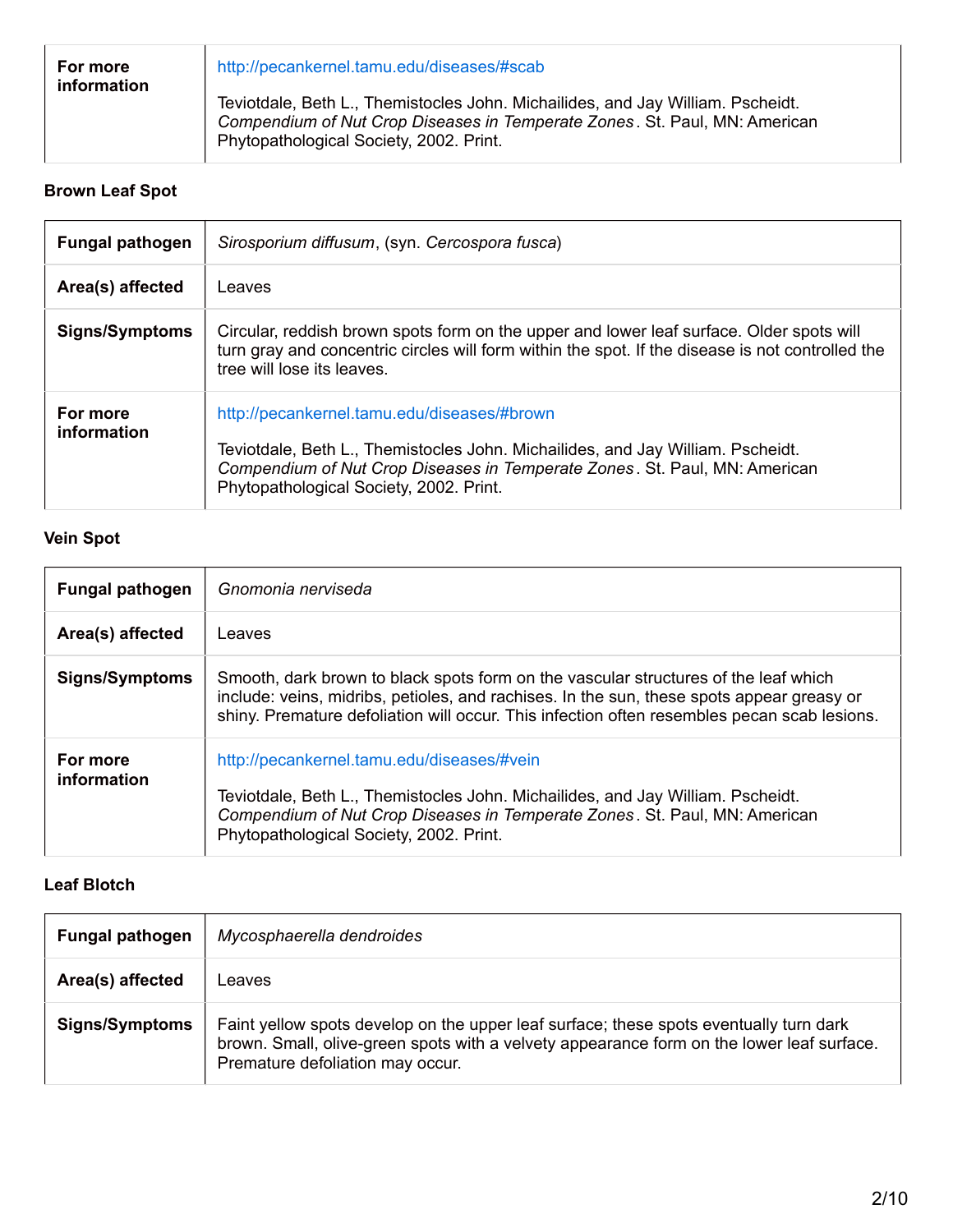| For more<br>information | http://pecankernel.tamu.edu/diseases/#leaf                                                                                                                                                               |
|-------------------------|----------------------------------------------------------------------------------------------------------------------------------------------------------------------------------------------------------|
|                         | Teviotdale, Beth L., Themistocles John. Michailides, and Jay William. Pscheidt.<br>Compendium of Nut Crop Diseases in Temperate Zones. St. Paul, MN: American<br>Phytopathological Society, 2002. Print. |

### **Crown Gall**

| <b>Bacterial</b><br>pathogen | Agrobacterium tumefaciens                                                                                                                                                                                                                     |
|------------------------------|-----------------------------------------------------------------------------------------------------------------------------------------------------------------------------------------------------------------------------------------------|
| Area(s) affected             | Trunk and roots                                                                                                                                                                                                                               |
| <b>Signs/Symptoms</b>        | Woody tumors or galls form on the base of the trunk and root tissue. If the gall girdles the<br>trunk or main roots, the tree may be killed.<br>Photo credit: Clemson University<br>- USDA Cooperative Extension<br>Slide Series, Bugwood.org |
| For more<br>information      | Teviotdale, Beth L., Themistocles John. Michailides, and Jay William. Pscheidt.<br>Compendium of Nut Crop Diseases in Temperate Zones. St. Paul, MN: American<br>Phytopathological Society, 2002. Print.                                      |

# **Downy Spot**

| <b>Fungal pathogen</b>  | Mycosphaerella caryigena                                                                                                                                                                                                                                                                                                                     |
|-------------------------|----------------------------------------------------------------------------------------------------------------------------------------------------------------------------------------------------------------------------------------------------------------------------------------------------------------------------------------------|
| Area(s) affected        | Leaves                                                                                                                                                                                                                                                                                                                                       |
| <b>Signs/Symptoms</b>   | Circular, light yellow spots form on the lower leaf surface. These spots may be covered<br>with a white fuzzy growth. As the disease progresses, these spots become visible on the<br>upper leaf surface. The upper leaf surface spots are yellow, while the lower leaf surface<br>spots turn golden brown. Premature defoliation may occur. |
| For more<br>information | http://pecankernel.tamu.edu/diseases/#downy<br>Teviotdale, Beth L., Themistocles John. Michailides, and Jay William. Pscheidt.<br>Compendium of Nut Crop Diseases in Temperate Zones. St. Paul, MN: American<br>Phytopathological Society, 2002. Print.                                                                                      |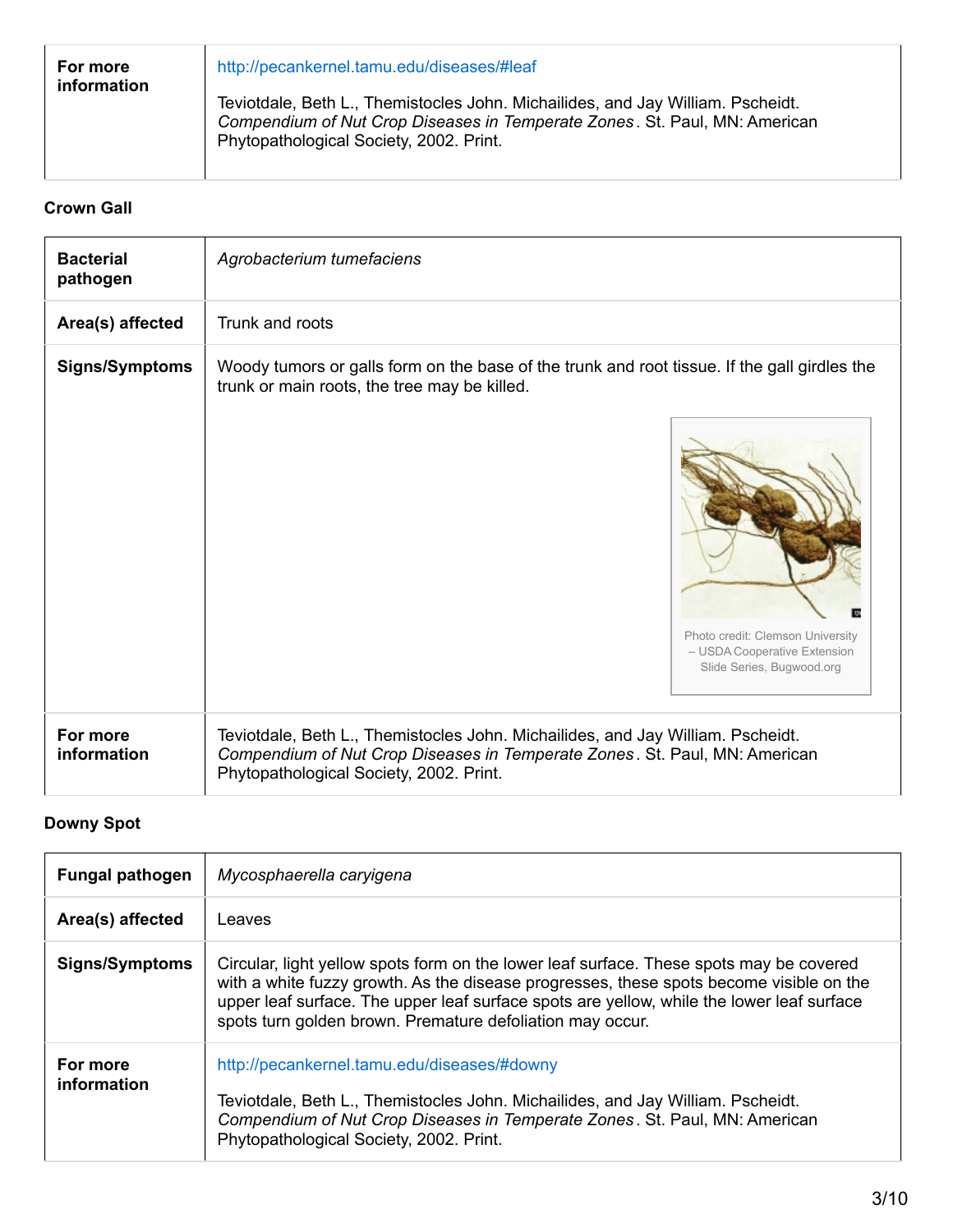### **Powdery Mildew**

| <b>Fungal pathogen</b>  | Microsphaera penicillata                                                                                                                                                                                 |
|-------------------------|----------------------------------------------------------------------------------------------------------------------------------------------------------------------------------------------------------|
| Area(s) affected        | Nuts and leaves                                                                                                                                                                                          |
| <b>Signs/Symptoms</b>   | A white powdery growth develops on infected nut shucks and leaves.<br>Photo credit: Jerry A. Payne,<br><b>USDAAgricultural Research</b><br>Service, Bugwood.org                                          |
| For more<br>information | Teviotdale, Beth L., Themistocles John. Michailides, and Jay William. Pscheidt.<br>Compendium of Nut Crop Diseases in Temperate Zones. St. Paul, MN: American<br>Phytopathological Society, 2002. Print. |

# **Pecan Bacterial Leaf Scorch (BLS)**

| <b>Fungal</b><br>pathogen(s) | Xylella fastidiosa, Phomopsis sp., and Glomerella cingulata                                                                                                                                                                                                               |
|------------------------------|---------------------------------------------------------------------------------------------------------------------------------------------------------------------------------------------------------------------------------------------------------------------------|
| Area(s) affected             | Leaves                                                                                                                                                                                                                                                                    |
| <b>Signs/Symptoms</b>        | Brown to tan dead spots form on the margin or at the tip of the leaf. A distinct dark brown<br>line separates the dead tissue from the living tissue. Eventually the whole leaf will turn<br>brown and die. Premature defoliation will occur.<br>Photo credit: Rebecca A. |
|                              | Melanson, Louisiana State<br>University AgCenter,<br>Bugwood.org                                                                                                                                                                                                          |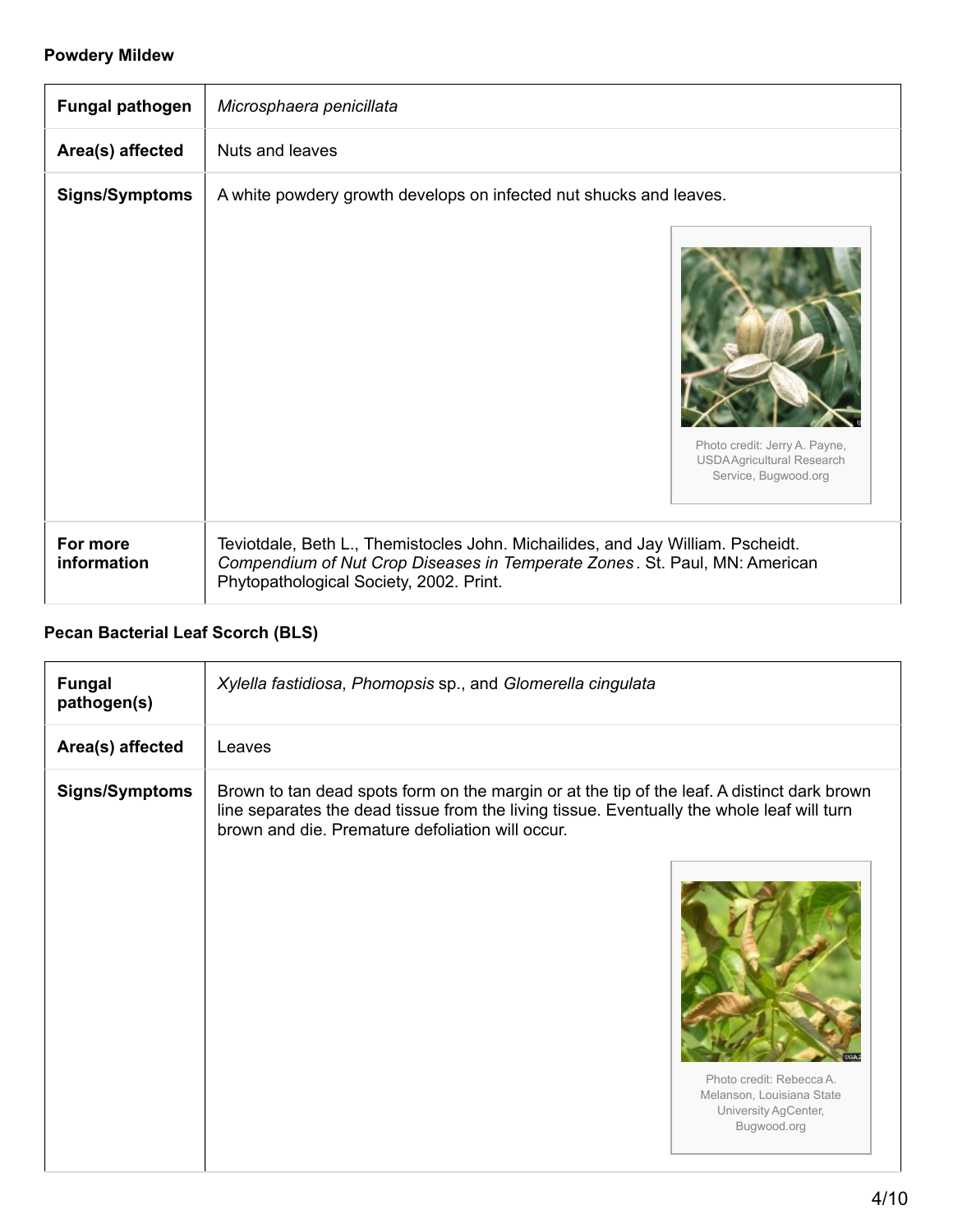| For more<br><b>information</b> | Teviotdale, Beth L., Themistocles John. Michailides, and Jay William. Pscheidt.<br>Compendium of Nut Crop Diseases in Temperate Zones. St. Paul, MN: American<br>Phytopathological Society, 2002. Print. |
|--------------------------------|----------------------------------------------------------------------------------------------------------------------------------------------------------------------------------------------------------|
|--------------------------------|----------------------------------------------------------------------------------------------------------------------------------------------------------------------------------------------------------|

### **Bunch Disease**

| <b>Causal agent</b>     | Phytoplasma                                                                                                                                                                                                    |
|-------------------------|----------------------------------------------------------------------------------------------------------------------------------------------------------------------------------------------------------------|
| Area(s) affected        | <b>Shoots</b>                                                                                                                                                                                                  |
| <b>Signs/Symptoms</b>   | Trees affected with bunch disease show a typical bunching symptom, caused by excessive<br>growth of lateral buds. This results in a dense growth of thin shoots and leaves that<br>resembles a witches' broom. |
| For more<br>information | Teviotdale, Beth L., Themistocles John. Michailides, and Jay William. Pscheidt.<br>Compendium of Nut Crop Diseases in Temperate Zones. St. Paul, MN: American<br>Phytopathological Society, 2002. Print.       |

# **Parasitic and Epiphytic Plants**

| Causal<br>agent(s)  | Fungus-algae complex, Tillandsia usneoides, Tillandsia recurvata |
|---------------------|------------------------------------------------------------------|
| Area(s)<br>affected | Trunk and branches                                               |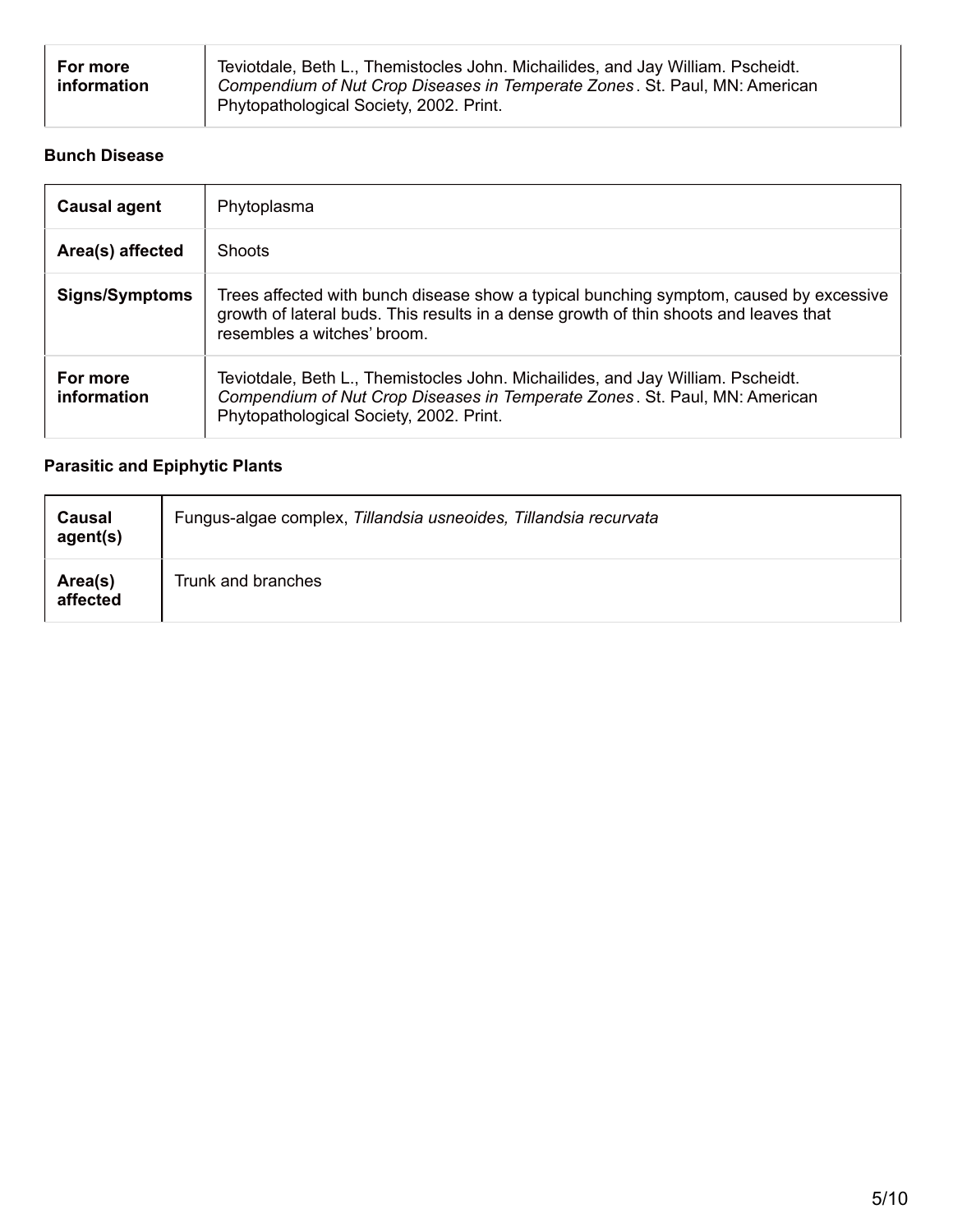**Lichens:** Gray to green plant that typically forms crustlike, leaflike, or branching growth on trees.

**Spanish Moss:** A long, whisker-like plant that hangs from trees.

**Ball Moss:** It first occurs as small, gray green tufts that develop within a relatively short time into a dense "ball" composed of numerous individual plants. The plants form root-like holdfasts which penetrate into the rough bark of the tree. These holdfasts often completely encircle a limb.



Photo credit: USDA Forest Service – Northeastern Area Archive, USDA Forest Service, Bugwood.org



Photo credit: Wendy VanDyk Evans, Bugwood.org



Photo credit: Karan A. Rawlins, University of Georgia, Bugwood.org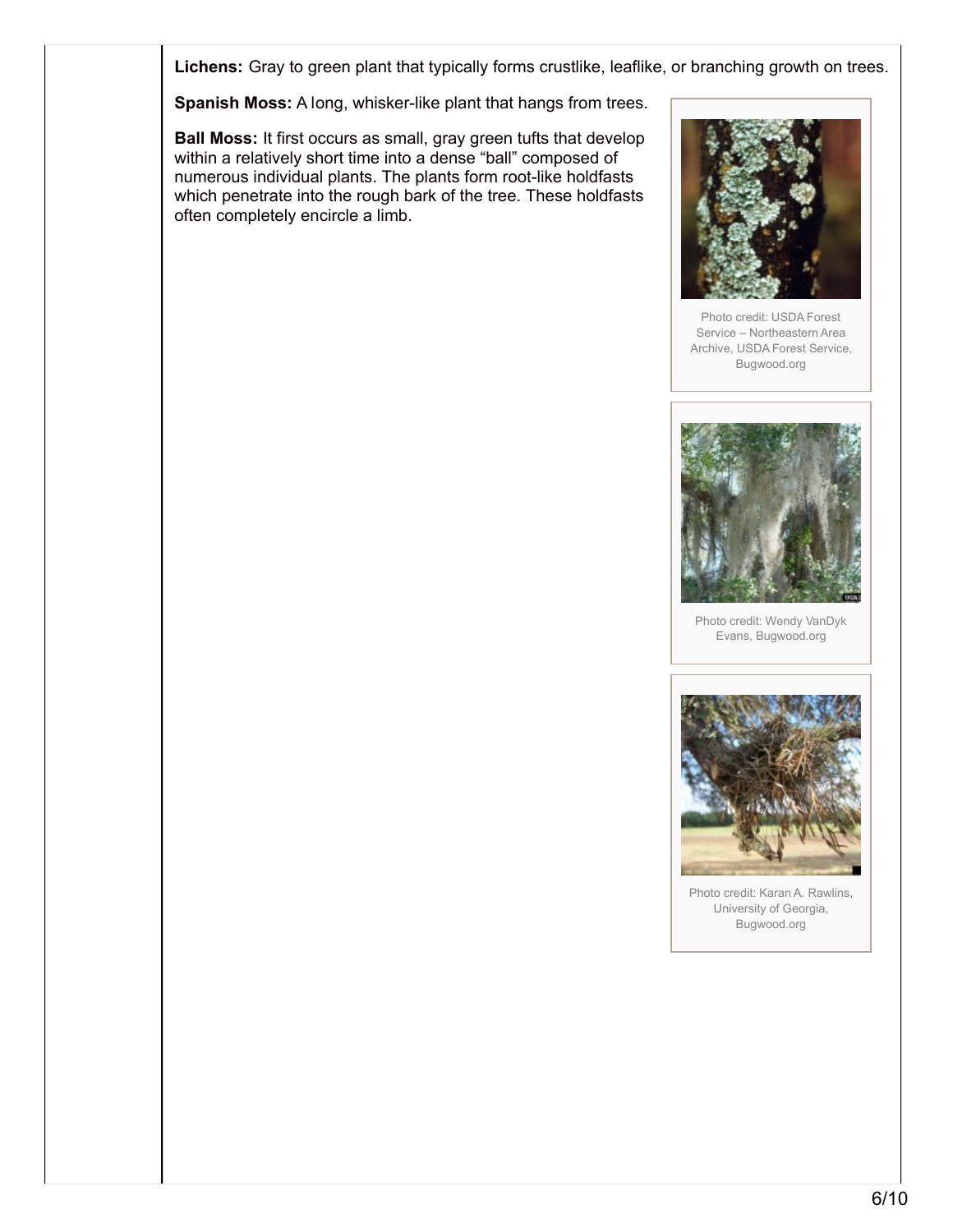| For more<br>information | http://www.fs.fed.us/wildflowers/beauty/lichens/           |
|-------------------------|------------------------------------------------------------|
|                         | https://plants.usda.gov/plantguide/pdf/cs_tius.pdf         |
|                         | http://texasforestservice.tamu.edu/main/popup.aspx?id=1264 |

# **Articularia Leaf Mold**

| <b>Fungal pathogen</b> | Articularia quercina                                        |
|------------------------|-------------------------------------------------------------|
| Area(s) affected       | Leaves                                                      |
| <b>Signs/Symptoms</b>  | A growth of white tufts develops on the lower leaf surface. |
| For more information   |                                                             |

### **Pink Mold**

| <b>Fungal pathogen</b>  | Trichothecium roseum                                                                                                                                                                                                             |
|-------------------------|----------------------------------------------------------------------------------------------------------------------------------------------------------------------------------------------------------------------------------|
| Area(s) affected        | <b>Nuts</b>                                                                                                                                                                                                                      |
| <b>Signs/Symptoms</b>   | Pink mold will develop on nuts that are infected with the pecan scab fungus. A white to<br>pink, moldy growth will develop in old scab lesions. If the fungus invades the kernel, it<br>becomes oily and produces a rancid odor. |
| For more<br>information | http://pecankernel.tamu.edu/diseases/#pink                                                                                                                                                                                       |

#### **Cotton Root Rot**

| <b>Fungal pathogen</b>  | Phymatotrichopsis omnivorua, (syn. Phymatotrichum omnivorum)                                                                                                                                                                           |
|-------------------------|----------------------------------------------------------------------------------------------------------------------------------------------------------------------------------------------------------------------------------------|
| Area(s) affected        | Roots                                                                                                                                                                                                                                  |
| <b>Signs/Symptoms</b>   | Infected trees die suddenly. Root bark is decayed and brownish, and bronze colored wooly<br>strands of the fungus are frequently visble on the root surface. Leaves will turn yellow or<br>brown and will remain attached to the tree. |
| For more<br>information | Teviotdale, Beth L., Themistocles John. Michailides, and Jay William. Pscheidt.<br>Compendium of Nut Crop Diseases in Temperate Zones. St. Paul, MN: American<br>Phytopathological Society, 2002. Print.                               |

# **Shuck Decline (Shuck Dieback)**

| Causal agent     | Unknown, possibly physiological stress or hormonal imbalance |
|------------------|--------------------------------------------------------------|
| Area(s) affected | <b>Nuts</b>                                                  |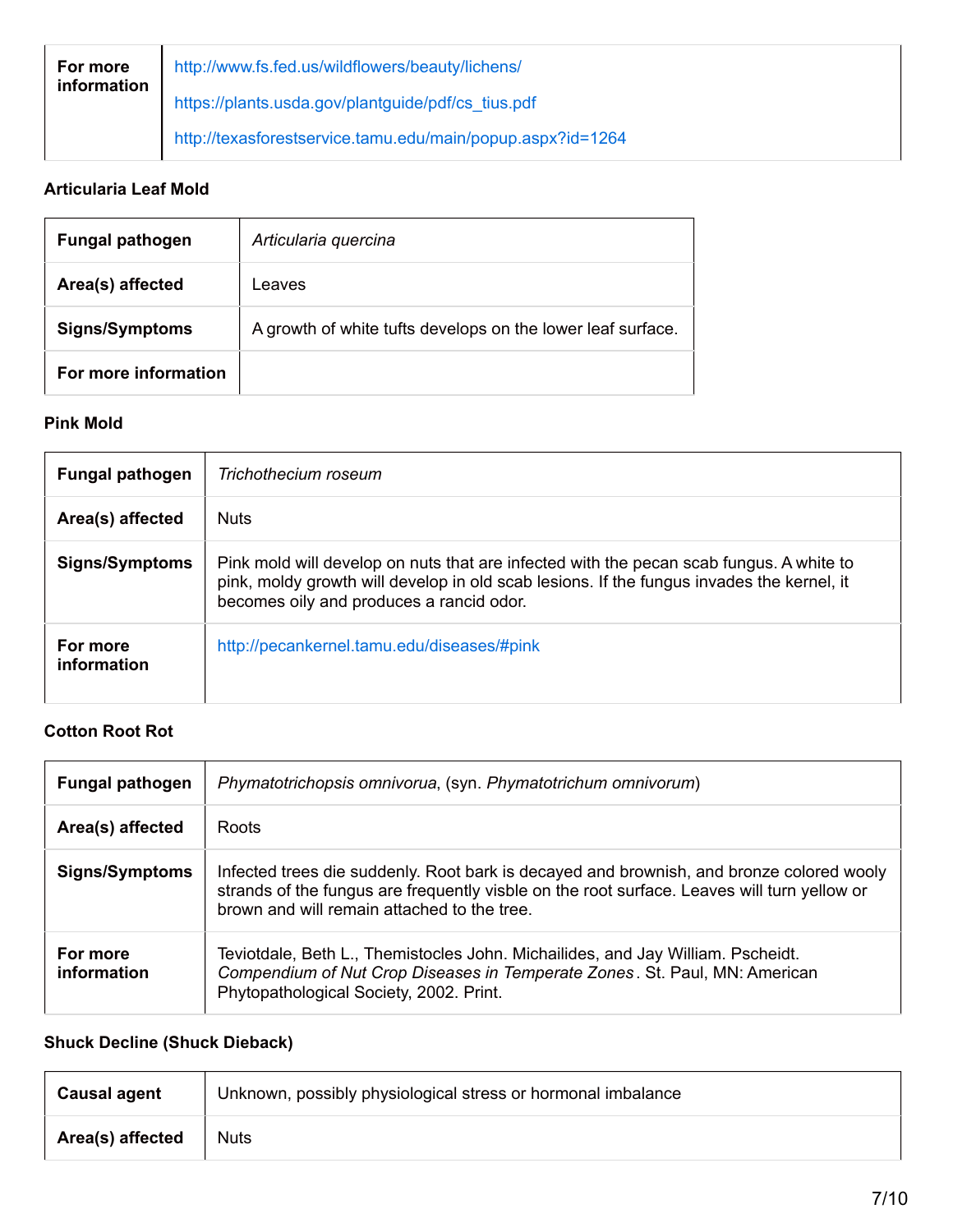| <b>Signs/Symptoms</b>   | A dark, thin line forms on the inner surface of the shuck, at the junction with the shell. The<br>inside of the shuck turns dark green and slimy and the dark, thin line progresses toward<br>the exterior. The outer surface of the shuck has a shiny, water-soaked appearance.<br>Beginning at the distal end, the shuck turns brown and then eventually black. The shuck<br>may peal back at the distal end, resembling a tulip. |
|-------------------------|-------------------------------------------------------------------------------------------------------------------------------------------------------------------------------------------------------------------------------------------------------------------------------------------------------------------------------------------------------------------------------------------------------------------------------------|
| For more<br>information | Teviotdale, Beth L., Themistocles John. Michailides, and Jay William. Pscheidt.<br>Compendium of Nut Crop Diseases in Temperate Zones. St. Paul, MN: American<br>Phytopathological Society, 2002. Print.                                                                                                                                                                                                                            |

### **Shuck and Kernel Rot**

| <b>Fungal pathogen</b>  | Phytophthora cactorum                                                                                                                                                                                    |
|-------------------------|----------------------------------------------------------------------------------------------------------------------------------------------------------------------------------------------------------|
| Area(s) affected        | <b>Nuts</b>                                                                                                                                                                                              |
| <b>Signs/Symptoms</b>   | Fruit rot begins at the stem end of the fruit and progresses to the tip of the shuck rapidly.<br>The shuck will turn black and become soft and moist. Kernels are inedible.                              |
| For more<br>information | Teviotdale, Beth L., Themistocles John. Michailides, and Jay William. Pscheidt.<br>Compendium of Nut Crop Diseases in Temperate Zones. St. Paul, MN: American<br>Phytopathological Society, 2002. Print. |

# **Stem-End Blight**

| <b>Fungal pathogen</b>  | Unknown, suspect Botryosphaeria dothidea, (syn. Botryosphaeria ribs)                                                                                                                                     |
|-------------------------|----------------------------------------------------------------------------------------------------------------------------------------------------------------------------------------------------------|
| Area(s) affected        | <b>Nuts</b>                                                                                                                                                                                              |
| <b>Signs/Symptoms</b>   | Black, sunken, shiny spots form at or near the stem-end of the shuck. As the spots enlarge,<br>the shuck will be completely black and the liquid in the kernel turns brown.                              |
| For more<br>information | Teviotdale, Beth L., Themistocles John. Michailides, and Jay William. Pscheidt.<br>Compendium of Nut Crop Diseases in Temperate Zones. St. Paul, MN: American<br>Phytopathological Society, 2002. Print. |

### **Root Knot Nematode**

| Pathogen         | Meloidogyne spp. |
|------------------|------------------|
| Area(s) affected | Roots            |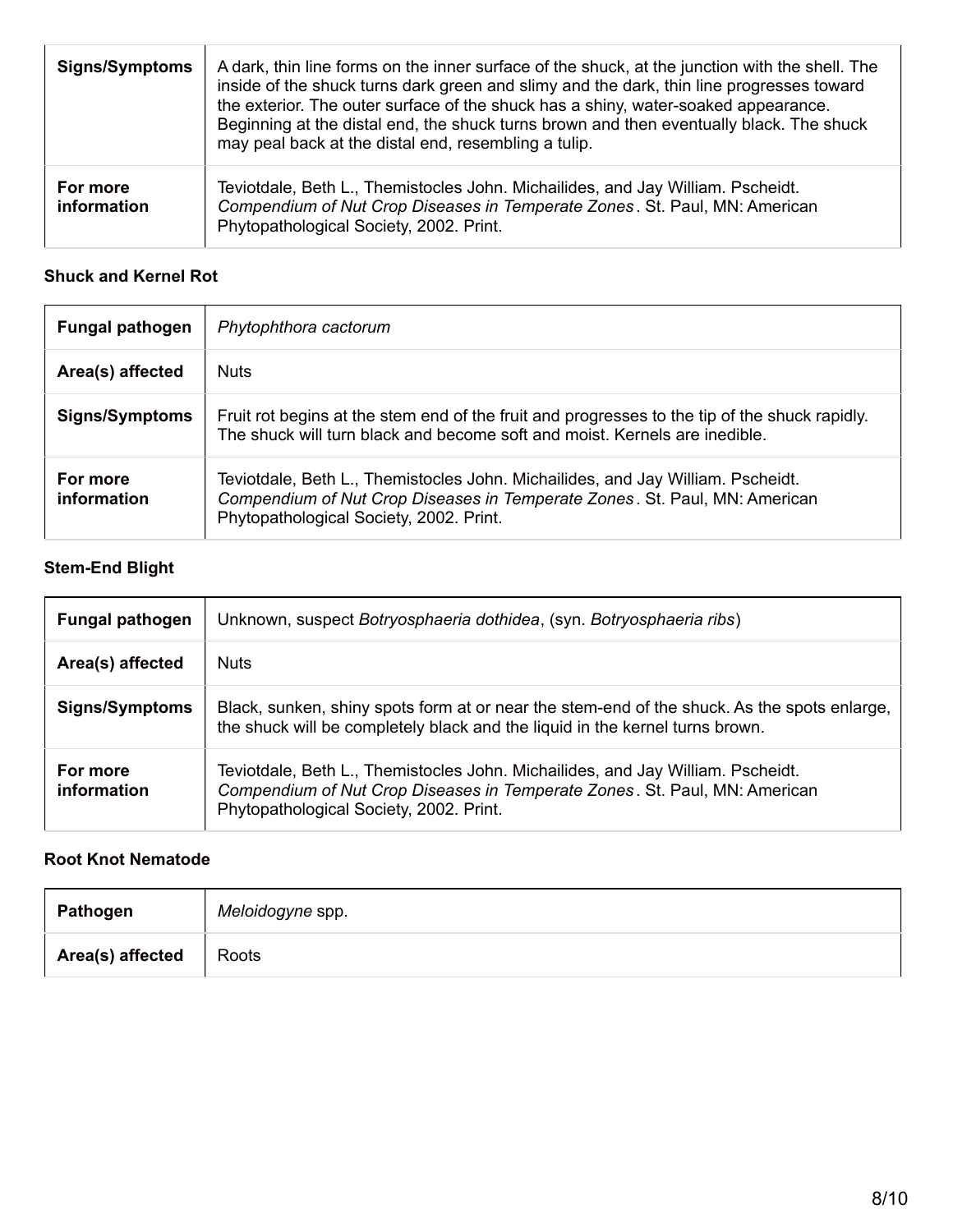| <b>Signs/Symptoms</b>   | Feed on the inside of the roots inducing knots or galls on them. These swellings are<br>usually white and round to irregularly elongated. Foliage may wilt, appear stunted, and turn<br>yellow or bronze.<br>1328.50<br>Photo credit: David B. Langston,<br>University of Georgia,<br>Bugwood.org |
|-------------------------|---------------------------------------------------------------------------------------------------------------------------------------------------------------------------------------------------------------------------------------------------------------------------------------------------|
| For more<br>information | Teviotdale, Beth L., Themistocles John. Michailides, and Jay William. Pscheidt.<br>Compendium of Nut Crop Diseases in Temperate Zones. St. Paul, MN: American<br>Phytopathological Society, 2002. Print.                                                                                          |

# **Kernel Discoloration**

| <b>Fungal pathogen</b>  | Nematospora spp.                                                                                                                                                                                         |
|-------------------------|----------------------------------------------------------------------------------------------------------------------------------------------------------------------------------------------------------|
| Area(s) affected        | <b>Nuts</b>                                                                                                                                                                                              |
| <b>Signs/Symptoms</b>   | Kernels develop dark spots and may become rotted. Stinkbugs can also cause dark brown<br>to black spots on the kernels.                                                                                  |
| For more<br>information | Teviotdale, Beth L., Themistocles John. Michailides, and Jay William. Pscheidt.<br>Compendium of Nut Crop Diseases in Temperate Zones. St. Paul, MN: American<br>Phytopathological Society, 2002. Print. |

# **Fungal Twig Dieback**

| <b>Fungal pathogen</b> | Botryosphaeria berengeriana                                                  |
|------------------------|------------------------------------------------------------------------------|
| Area(s) affected       | <b>Branches</b>                                                              |
| <b>Signs/Symptoms</b>  | Infected branches are covered with small raised pustules with black centers. |
| For more information   |                                                                              |